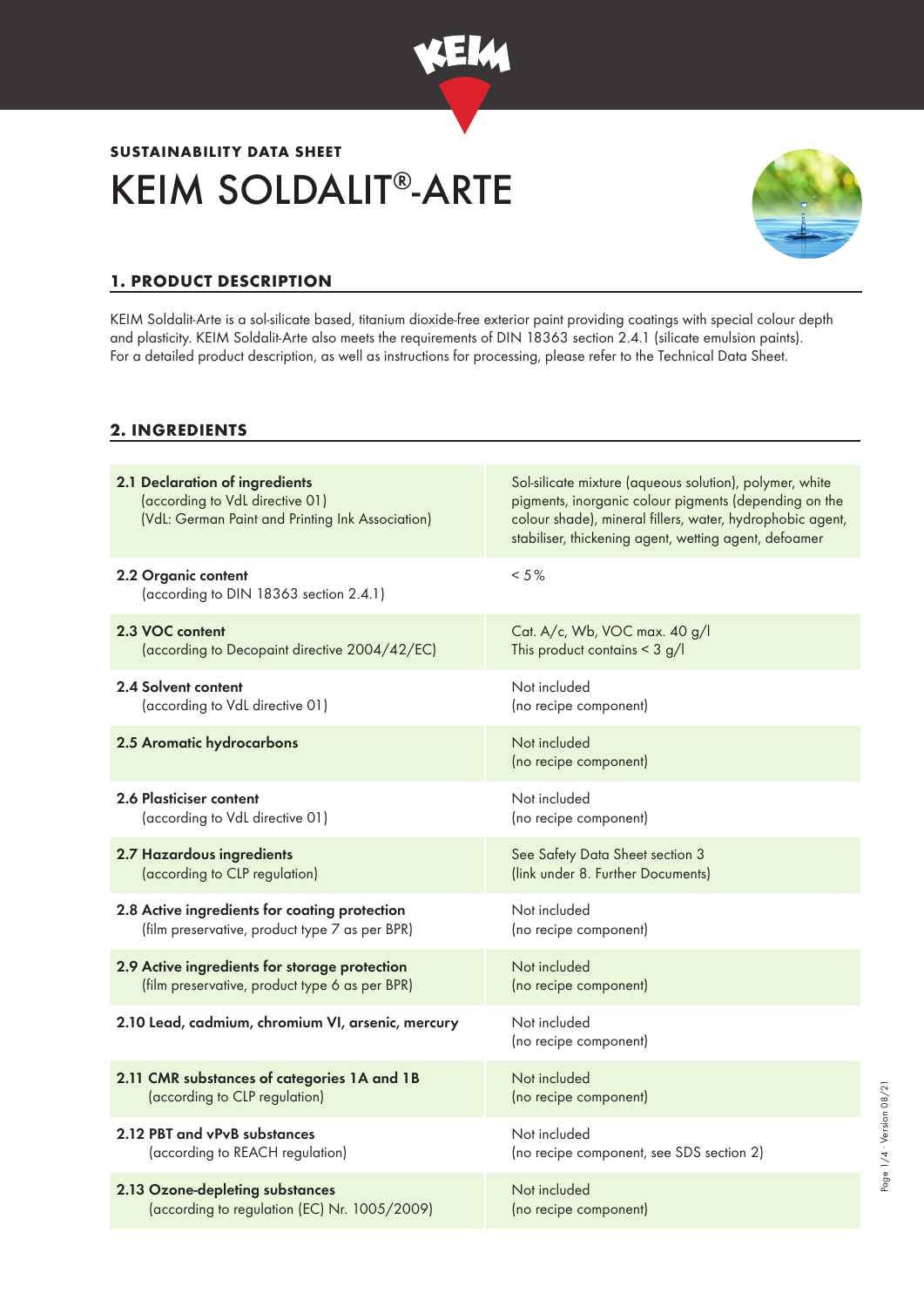| 2.14 Formaldehyde/formaldehyde depot substances<br>(emission test chamber)                                                                          | Not specified                                                         |
|-----------------------------------------------------------------------------------------------------------------------------------------------------|-----------------------------------------------------------------------|
| 2.15 Compliance with the limitation of emissions<br>of the titanium dioxide industry (according to<br>directive 92/112/EEC or directive 2010/75/EU) | Does not contain titanium dioxide                                     |
| 2.16 Halogenated organic compounds                                                                                                                  | See Safety Data Sheet section 12<br>(link under 8. Further Documents) |

## **3. TEST REPORTS / EXPERT REPORTS / CERTIFICATIONS / LOGOS**

| 3.1 Test reports           | On request                                                                   |
|----------------------------|------------------------------------------------------------------------------|
| 3.2 Export reports         | Environmental Product Declaration (EPD)<br>(link under 8. Further Documents) |
| 3.3 Product code / GISCODE | BSW <sub>10</sub>                                                            |
| 3.4 Certifications / Logos |                                                                              |



#### **4. INFORMATION FOR BUILDING CERTIFICATION AS PER DGNB\***

| 4.1 Product group<br>(ENV 1.2)                                             | Coatings for mineral surfaces outside such as concrete,<br>masonry, mineral mortars and fillers, renders, ETICS, wall-<br>papers (facade wallpapers), gypsum plasterboards, etc. |
|----------------------------------------------------------------------------|----------------------------------------------------------------------------------------------------------------------------------------------------------------------------------|
| 4.2 VOC content<br>(according to directive 2004/42/EC)                     | $<$ 3 g/l                                                                                                                                                                        |
| 4.3 Dilutability with water<br>(according to directive 2004/42/EC)         | Yes                                                                                                                                                                              |
| 4.4 Product-specific life cycle assessment values<br>(ENV 1.1 and ENV 2.1) | According to EPD                                                                                                                                                                 |
| <b>4.5 Quality level</b><br>(ENV 1.2)                                      | Coatings on mainly mineral exterior substrates:<br>Complies with quality level $4 - \text{VOC} \leq 40 \text{ g/l}$<br>according to VdL directive 01                             |
| 4.6 Product-specific life cycle<br>(ECO 1.1)                               | 15 Years (according to BNB: National rating system<br>for sustainable building)                                                                                                  |
| 4.7 Safety and risks of failure<br>(SOC 1.7)                               | No negative impact, since no halogens contained                                                                                                                                  |
| <b>4.8 Cleaning instruction</b><br>(PRO 1.5, PRO 2.2)                      | See Technical Data Sheet<br>(link under 8. Further Documents)                                                                                                                    |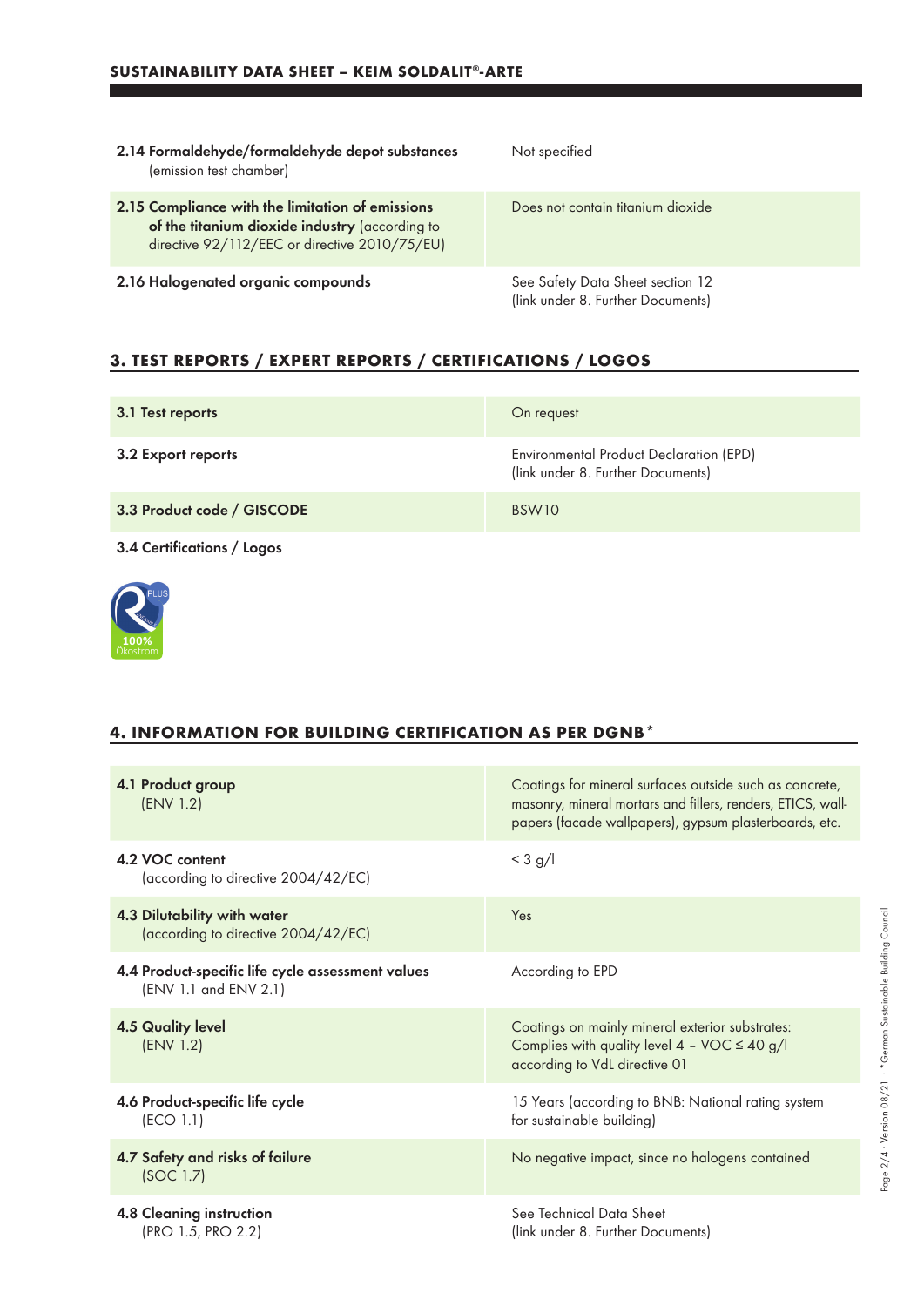### **5. INFORMATION ON SUITABILITY ACCORDING TO LEED 2009**

| 5.1 Product group<br>EG4.2)                                                                          | <b>Flat Topcoat</b>                                                                                                                                                                                                                                                                                                                                                                                                                                                                           |
|------------------------------------------------------------------------------------------------------|-----------------------------------------------------------------------------------------------------------------------------------------------------------------------------------------------------------------------------------------------------------------------------------------------------------------------------------------------------------------------------------------------------------------------------------------------------------------------------------------------|
| 5.2 VOC<br>(as per SCAQMD Rule 1113, Architectural Coatings,<br>rules in effect on February 5, 2016) | $<$ 3 g/l (limit value $<$ 50 g/l)                                                                                                                                                                                                                                                                                                                                                                                                                                                            |
| 5.3 VOC limit fulfilled                                                                              | Yes                                                                                                                                                                                                                                                                                                                                                                                                                                                                                           |
| 5.4 Recycling rate<br>(from post-consumer sources) (MR4)                                             | KEIM Soldalit-Arte can achieve the service life of the<br>building components. KEIM Soldalit-Arte does not have<br>a real after-use phase. The final disposal is carried out<br>in conjunction with the building components via building<br>rubble. If it is pure building rubble, recycling takes place<br>in accordance with national regulations. Normally,<br>building rubble is crushed and returned to the economic<br>cycle as a substitute for fillers (road construction, concrete). |
| 5.5 Recycling rate<br>(from production-relevant sources) (MR4)                                       | 0%                                                                                                                                                                                                                                                                                                                                                                                                                                                                                            |
| 5.6 Fast renewable raw materials<br>(MR 6)                                                           | 0%                                                                                                                                                                                                                                                                                                                                                                                                                                                                                            |
| <b>5.7 Regional materials</b><br>(MR <sub>5</sub> )                                                  | Not specified                                                                                                                                                                                                                                                                                                                                                                                                                                                                                 |
| 5.8 Production site<br>(MR 5)                                                                        | Keimfarben GmbH, Keimstraße 16, 86420 Diedorf                                                                                                                                                                                                                                                                                                                                                                                                                                                 |

#### **6. MANAGEMENT SYSTEMS AND CORPORATE CERTIFICATIONS**

6.1 Quality and environmental management The manufacturing /marketing company is certified according to:

– DIN EN ISO 9001

- DIN EN ISO 14001
- Energy audit according to DIN EN 16247-1

#### **7. SAFETY INSTRUCTIONS**

7.1 See Safety Data Sheet (link under 8. Further Documents)